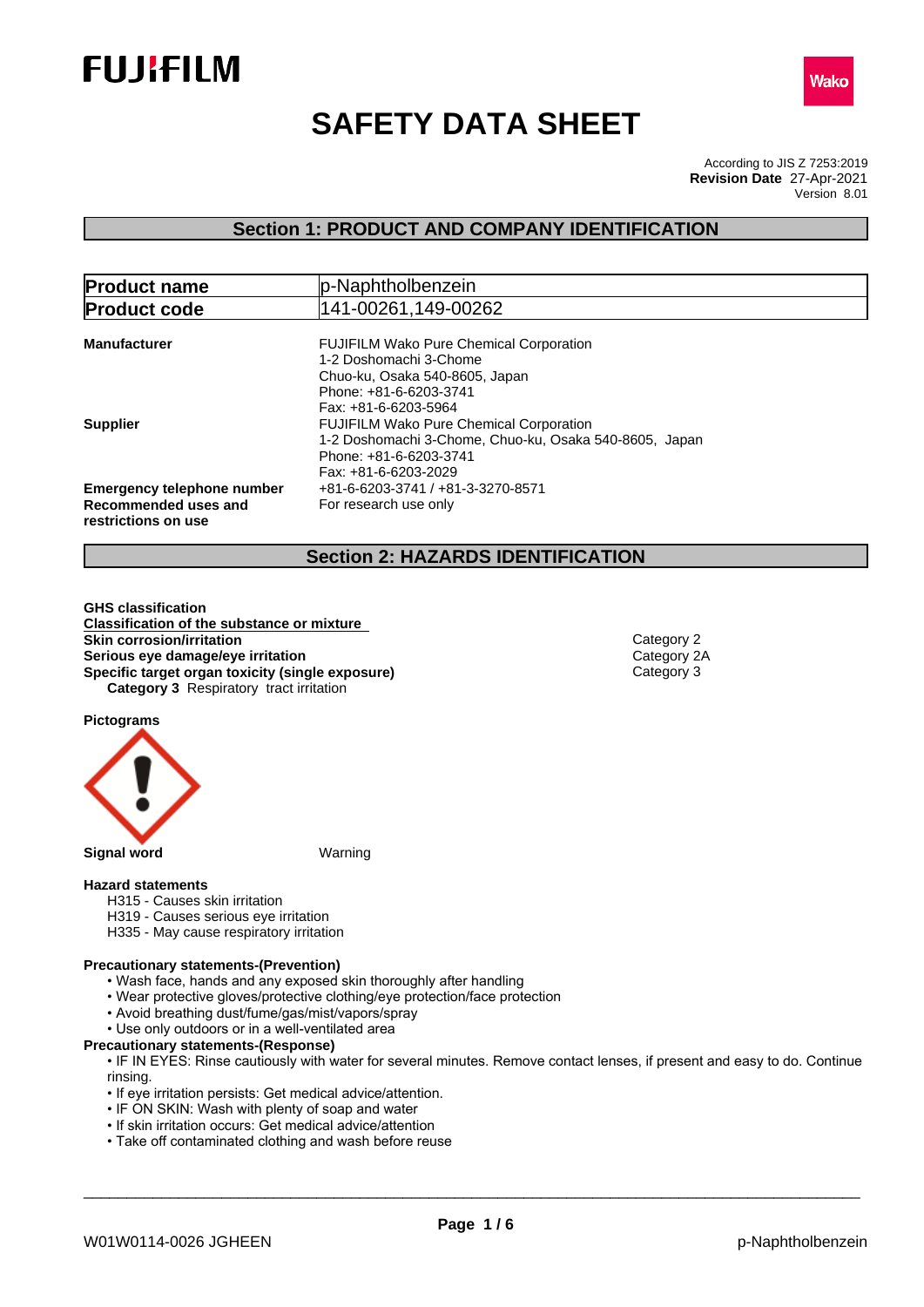- IF INHALED: Remove victim to fresh air and keep at rest in a position comfortable for breathing.
- Call a POISON CENTER or doctor/physician if you feel unwell.

## **Precautionary statements-(Storage)**

- Store in a well-ventilated place. Keep container tightly closed
- Store locked up.
- **Precautionary statements-(Disposal)**
	- Dispose of contents/container to an approved waste disposal plant

## **Others**

**Other hazards** Not available

## **Section 3: COMPOSITION/INFORMATION ON INGREDIENTS**

**Single Substance or Mixture** Substance

## **Formula** C27H18O2

| Chemical<br>' Name | Weight-%                  | Molecular weight                      | <b>ENCS</b> | <b>ISHL</b><br>. .<br>No | <b>RN</b><br>$\sim$<br>.              |
|--------------------|---------------------------|---------------------------------------|-------------|--------------------------|---------------------------------------|
| p-Naphtholbenzein  | $\sim$<br>1 U U<br>-<br>- | 374<br>$\overline{\phantom{a}}$<br>᠇… | NI/A        | N/t                      | $-1$<br>$\Lambda$ $\Gamma$<br>.<br>ືບ |

**Impurities and/or Additives:** Not applicable

## **Section 4: FIRST AID MEASURES**

#### **Inhalation**

Remove to fresh air. If symptoms persist, call a physician.

**Skin contact**

Wash off immediately with soap and plenty of water. If symptoms persist, call a physician.

#### **Eye contact**

IF IN EYES: Rinse cautiously with water for several minutes. Remove contact lenses, if present and easy to do. Continue rinsing. Immediate medical attention is required.

#### **Ingestion**

Rinse mouth. Never give anything by mouth to an unconscious person. Call a physician or poison control center immediately. Do not induce vomiting without medical advice.

#### **Protection of first-aiders**

Use personal protective equipment as required.

## **Section 5: FIRE FIGHTING MEASURES**

### **Suitable extinguishing media**

Water spray (fog), Carbon dioxide (CO2), Foam, Extinguishing powder, Sand

**Unsuitable extinguishing media**

No information available

## **Specific hazards arising from the chemical product**

Thermal decomposition can lead to release of irritating and toxic gases and vapors.

**Special extinguishing method**

### No information available

#### **Special protective actions for**

### **fire-fighters**

Use personal protective equipment as required.Firefighters should wear self-contained breathing apparatus and full firefighting turnout gear.

## **Section 6: ACCIDENTAL RELEASE MEASURES**

### **Personal precautions, protective equipment and emergency procedures**

For indoor, provide adequate ventilation process until the end of working. Deny unnecessary entry other than the people involved by, for example, using a rope. While working, wear appropriate protective equipments to avoid adhering it on skin, or inhaling the gas. Work from windward, and retract the people downwind.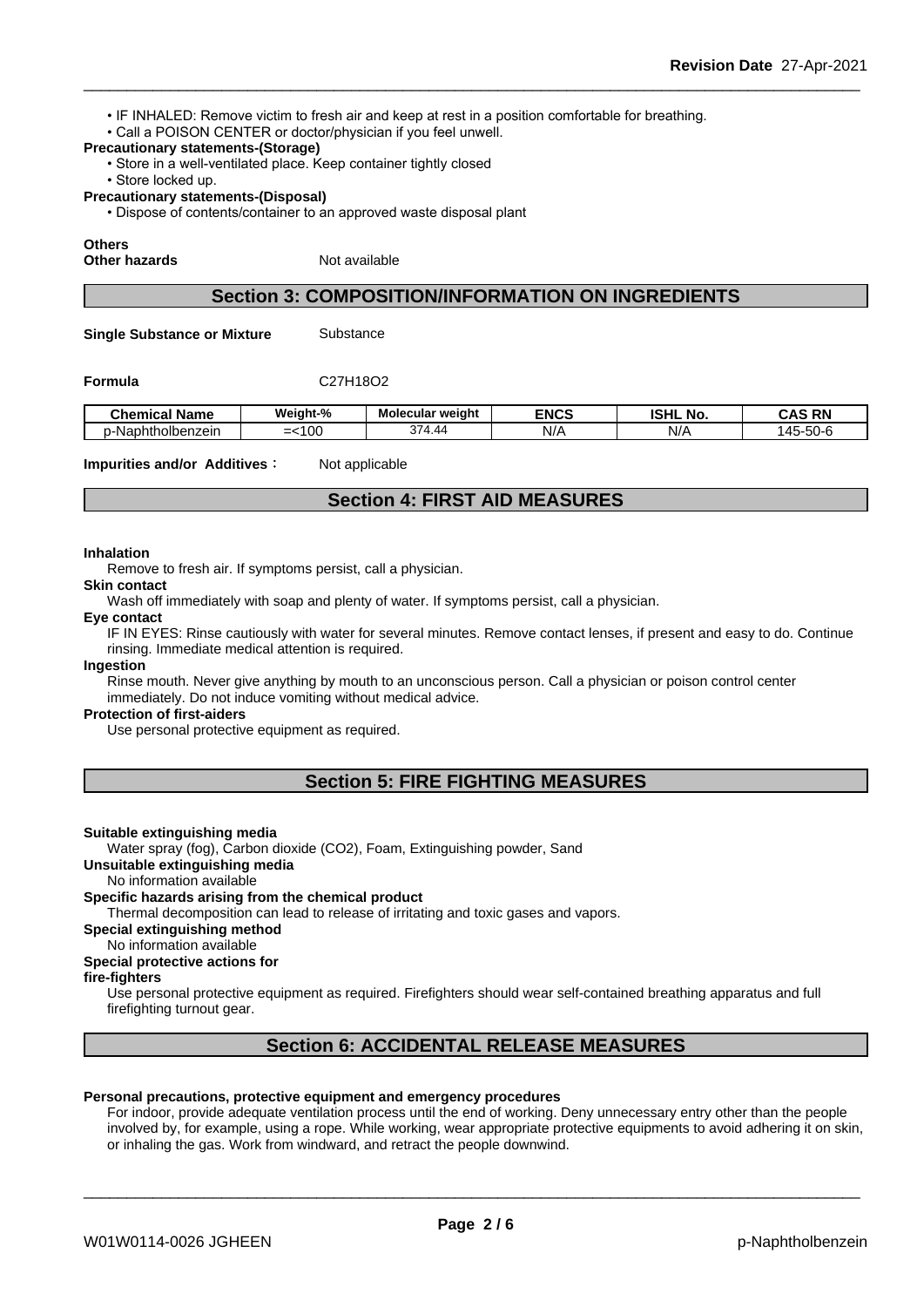#### **Environmental precautions**

To be careful not discharged to the environment without being properly handled waste water contaminated. **Methods and materials for contaminent and methods and materials for cleaning up**

Sweep up and gather scattered particles, and collect it in an empty airtight container.

## **Recoverly, neutralization**

## No information available

## **Secondary disaster prevention measures**

Clean contaminated objects and areas thoroughly observing environmental regulations.

## **Section 7: HANDLING AND STORAGE**

## **Handling**

#### **Technical measures**

Avoid contact with strong oxidizing agents. Use with local exhaust ventilation.

#### **Precautions**

Do not rough handling containers, such as upsetting, falling, giving a shock, and dragging. Prevent leakage, overflow, and scattering. Not to generate steam and dust in vain. Seal the container after use. After handling, wash hands and face, and then gargle. In places other than those specified, should not be smoking or eating and drinking. Should not be brought contaminated protective equipment and gloves to rest stops. Deny unnecessary entry of non-emergency personnel to the handling area.

#### **Safety handling precautions**

Avoid contact with skin, eyes or clothing. Use personal protective equipment as required.

| Keep container protect from light, store                                                          |
|---------------------------------------------------------------------------------------------------|
| in well-ventilated place at room temperature (preferably cool). Keep container tightly<br>closed. |
| Glass                                                                                             |
| Strong oxidizing agents                                                                           |
|                                                                                                   |

## **Section 8: EXPOSURE CONTROLS/PERSONAL PROTECTION**

### **Engineering controls**

In case of indoor workplace, seal the source or use a local exhaust system. Provide the safety shower facility, and handand eye-wash facility. And display their position clearly.

**Exposure limits** This product, as supplied, does not contain any hazardous materials with occupational exposure limits established by the region specific regulatory bodies.

## **Personal protective equipment**

**Respiratory protection** Dust mask **Hand protection** Protection gloves **Eye protection Eye protective** eyeglasses or chemical safety goggles **Skinandbody protection** Long-sleeved work clothes

**General hygiene considerations** Handle in accordance with good industrial hygiene and safety practice.

## **Section 9: PHYSICAL AND CHEMICAL PROPERTIES**

**Form Color Color Color Color Reddish brown - dark reddish brown Appearance** crystals - powder **Odor** No data available **Melting point/freezing point No data available Boiling point, initial boiling point and boiling range** No data available **Flammability** No data available **Evaporation rate:** No data available **Flammability (solid, gas):** No data available **Upper/lower flammability or explosive limits**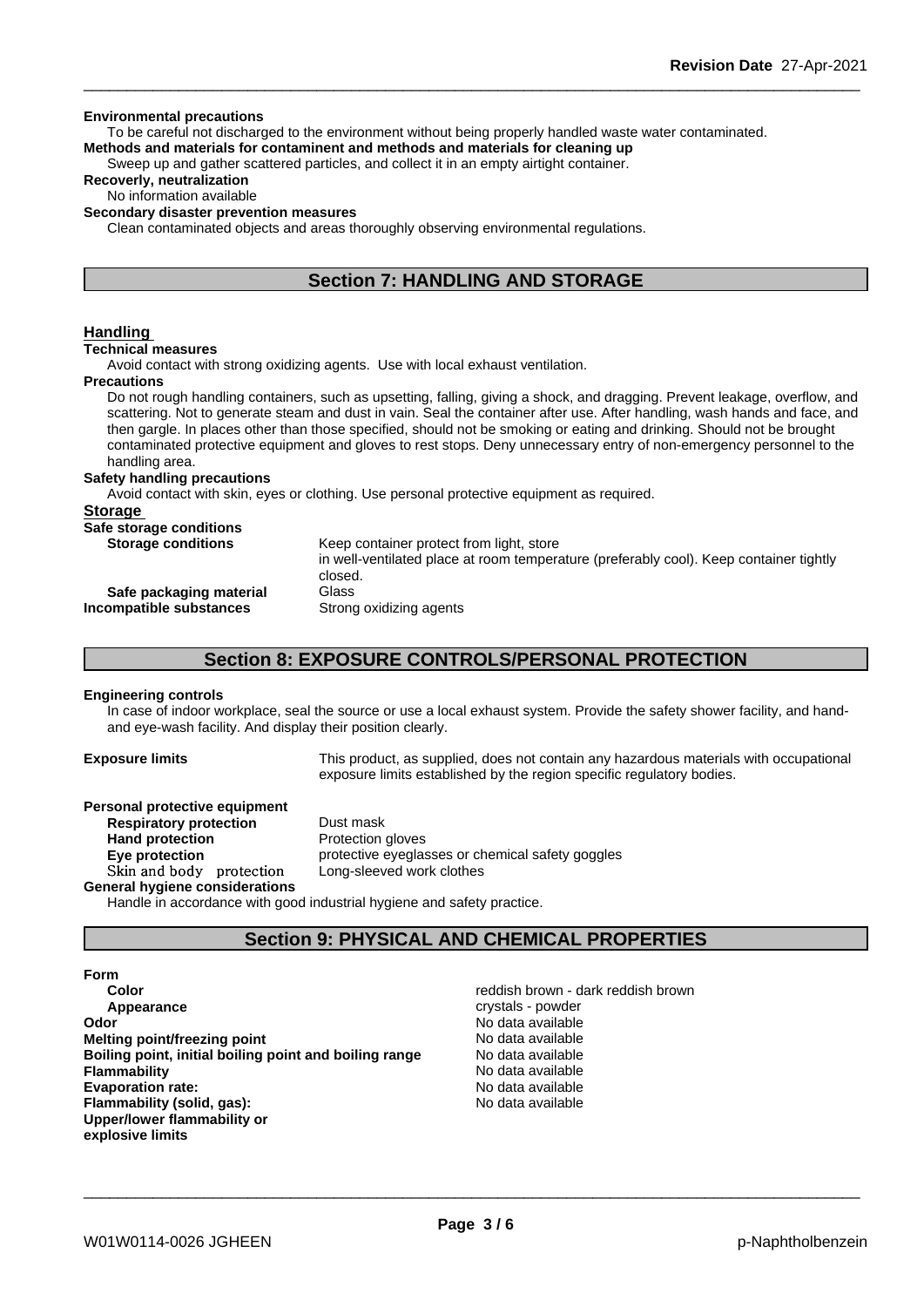**Upper :**  $\begin{array}{ccc} \hline \textbf{Upper} & \textbf{Non-1} \\ \hline \end{array}$  No data available **Lower** : **Lower** : **Constant Constant Constant Constant Constant Constant Constant Constant Constant Constant Constant Constant Constant Constant Constant Constant Constant Constant Constant Constant Constant Constant Con Auto-ignition temperature:**  $\qquad \qquad \qquad$  No data available<br> **Decomposition temperature:** No data available **Decomposition temperature: pH** No data available **Viscosity (coefficient of viscosity)** No data available<br> **Dynamic viscosity** No data available **Dynamic viscosity** 

**n-Octanol/water partition coefficient:(log Pow) No data available Vapour pressure** No data available **Specific Gravity / Relative density** No data available **Vapour density No data available Particle characteristics** No data available

**Flash point** No data available **Solubilities** Ethanol : slightly soluble . Diethyl ether : very slightly soluble. water : practically insoluble,or insoluble .

## **Section 10: STABILITY AND REACTIVITY**

### **Stability**

**Reactivity** No data available **Chemical stability** May be altered by light. **Hazardous reactions** None under normal processing **Conditions to avoid** Extremes of temperature and direct sunlight **Incompatible materials** Strong oxidizing agents **Hazardous decomposition products** Carbon monooxide (CO), Carbon dioxide (CO2)

## **Section 11: TOXICOLOGICAL INFORMATION**

## **Acute toxicity Acute toxicity Acute has a structure in the structure of**  $\mathbb{R}^n$  **No data available**

**Skin irritation/corrosion**<br> **Serious eve damage/ irritation**<br> **Serious eve damage/ irritation Serious eye damage/ irritation**<br> **Respiratory or skin sensitization**<br> **Respiratory or skin sensitization Respiratory** or skin sensitization **Reproductive cell mutagenicity** No data available **Carcinogenicity Carcinogenicity Carcinogenicity No data available** 

**Reproductive toxicity No data available** No data available **STOT-single exposure**<br> **STOT-repeated exposure**<br> **STOT-repeated exposure STOT-repeated exposure Aspiration hazard** No data available

\_\_\_\_\_\_\_\_\_\_\_\_\_\_\_\_\_\_\_\_\_\_\_\_\_\_\_\_\_\_\_\_\_\_\_\_\_\_\_\_\_\_\_\_\_\_\_\_\_\_\_\_\_\_\_\_\_\_\_\_\_\_\_\_\_\_\_\_\_\_\_\_\_\_\_\_\_\_\_\_\_\_\_\_\_\_\_\_\_\_

## **Section 12: ECOLOGICAL INFORMATION**

**Ecotoxicity** No information available

**Other data** No data available

**Persistence and degradability** No information available<br>**Bioaccumulative potential** No information available **Bioaccumulative potential<br>Mobility in soil Hazard to the ozone layer** No information available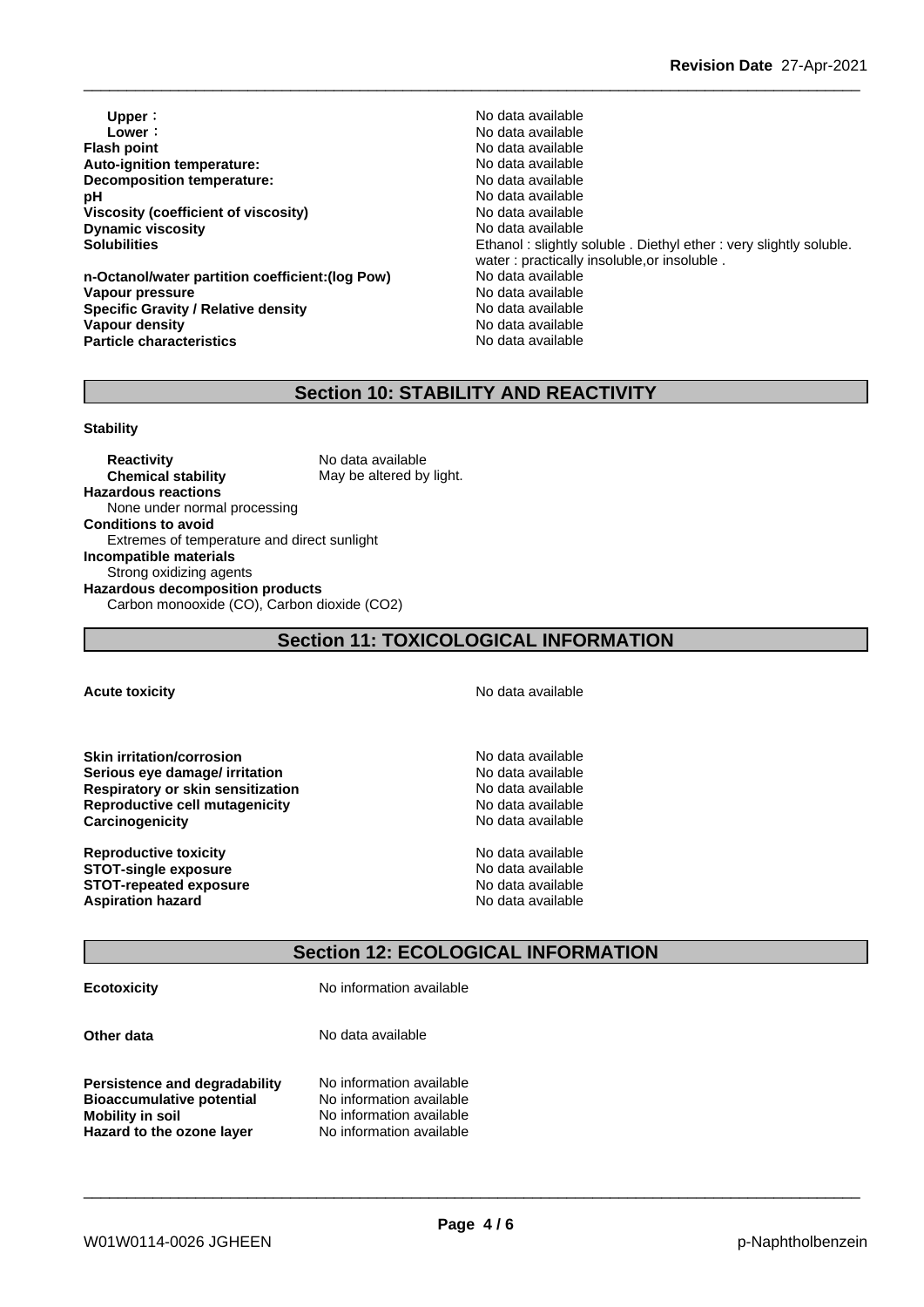## **Section 13: DISPOSAL CONSIDERATIONS**

#### **Waste from residues**

Disposal should be in accordance with applicable regional, national and local laws and regulations. **Contaminated container and contaminated packaging**

Disposal should be in accordance with applicable regional, national and local laws and regulations.

## **Section 14: TRANSPORT INFORMATION**

| <b>ADR/RID</b><br>UN number<br>Proper shipping name:<br><b>UN classfication</b><br><b>Subsidiary hazard class</b>                                         | Not regulated  |
|-----------------------------------------------------------------------------------------------------------------------------------------------------------|----------------|
| Packing group<br><b>Marine pollutant</b>                                                                                                                  | Not applicable |
| IMDG<br><b>UN number</b><br>Proper shipping name:<br><b>UN classfication</b><br><b>Subsidiary hazard class</b>                                            | Not regulated  |
| Packing group<br><b>Marine pollutant (Sea)</b><br>Transport in bulk according to No information available<br>Annex II of MARPOL 73/78 and<br>the IBC Code | Not applicable |
| <b>IATA</b><br><b>UN number</b><br>Proper shipping name:<br>UN classfication<br><b>Subsidiary hazard class</b><br>Packing group                           | Not regulated  |
| <b>Environmentally Hazardous</b><br><b>Substance</b>                                                                                                      | Not applicable |

## **Section 15: REGULATORY INFORMATION**

| International Inventories<br><b>EINECS/ELINCS</b><br>TSCA | Listed<br>Listed |
|-----------------------------------------------------------|------------------|
| Japanese regulations                                      |                  |
| <b>Fire Service Act</b>                                   | Not applicable   |
| <b>Poisonous and Deleterious</b>                          | Not applicable   |
| <b>Substances Control Law</b>                             |                  |
| Industrial Safety and Health Act Not applicable           |                  |
| <b>Regulations for the carriage</b>                       | Not applicable   |
| and storage of dangerous                                  |                  |
| goods in ship                                             |                  |
| <b>Civil Aeronautics Law</b>                              | Not applicable   |
| <b>Pollutant Release and Transfer Not applicable</b>      |                  |
| <b>Register Law</b>                                       |                  |
| <b>Export Trade Control Order</b>                         | Not applicable   |
|                                                           |                  |

## **Section 16: OTHER INFORMATION**

| Key literature references and | NITE: National Institute of Technology and Evaluation (JAPAN) |
|-------------------------------|---------------------------------------------------------------|
| sources for data etc.         | http://www.safe.nite.go.jp/japan/db.html                      |
|                               | IATA dangerous Goods Regulations                              |